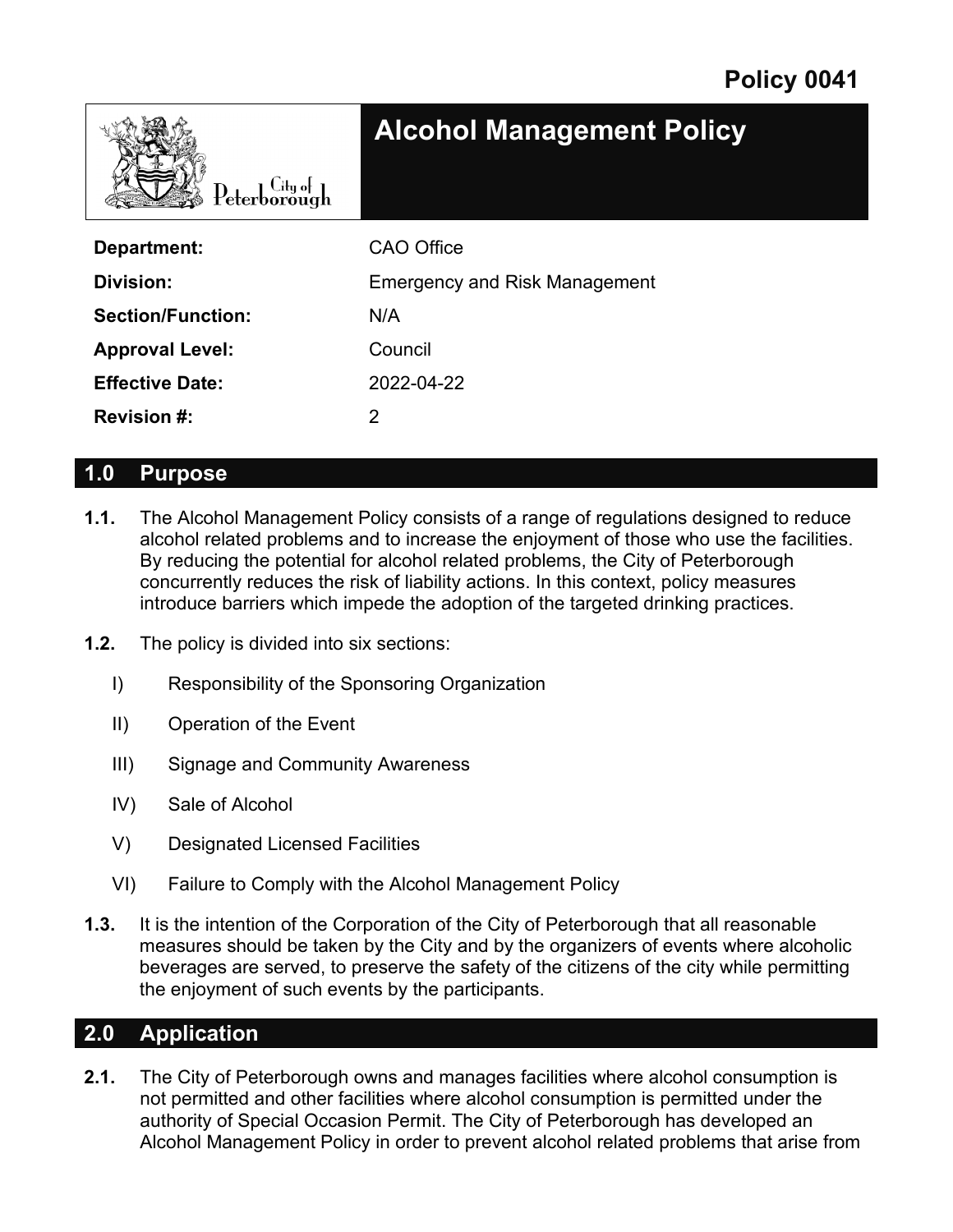alcohol consumption within its facilities and to promote a safe, enjoyable environment for those who use these facilities.

A range of problems can arise from alcohol consumption. These problems can affect not only the drinkers, but other people who use the facilities. These problems include:

- Vandalism and destruction of City property
- Police being called to City property

Peterborough

- Injuries to drinkers or other individuals
- liability action arising from alcohol related incidents
- loss of insurability should the insurers risk assessment escalate
- charges laid against the City or the Special Occasion Permit holders under the **Liquor License Act**
- suspension or loss of alcohol permit privileges by the Liquor License Board of **Ontario**
- loss of enjoyment by non-drinkers and moderate drinkers
- complaints lodged by offended parties
- withdrawal from use of facilities by people concerned about alcohol consumption
- loss of revenue due to reduced participation
- increased public concern about alcohol consumption
- **2.2.** In many instances, these problems will not be attributable to moderate drinkers or to those how respect the rules regarding alcohol consumption. The majority of these problems will arise from drinkers who engage in four specific drinking practices:
	- a) drinking to intoxication
	- b) drinking and driving
	- c) underage drinking, and
	- d) drinking in prohibited areas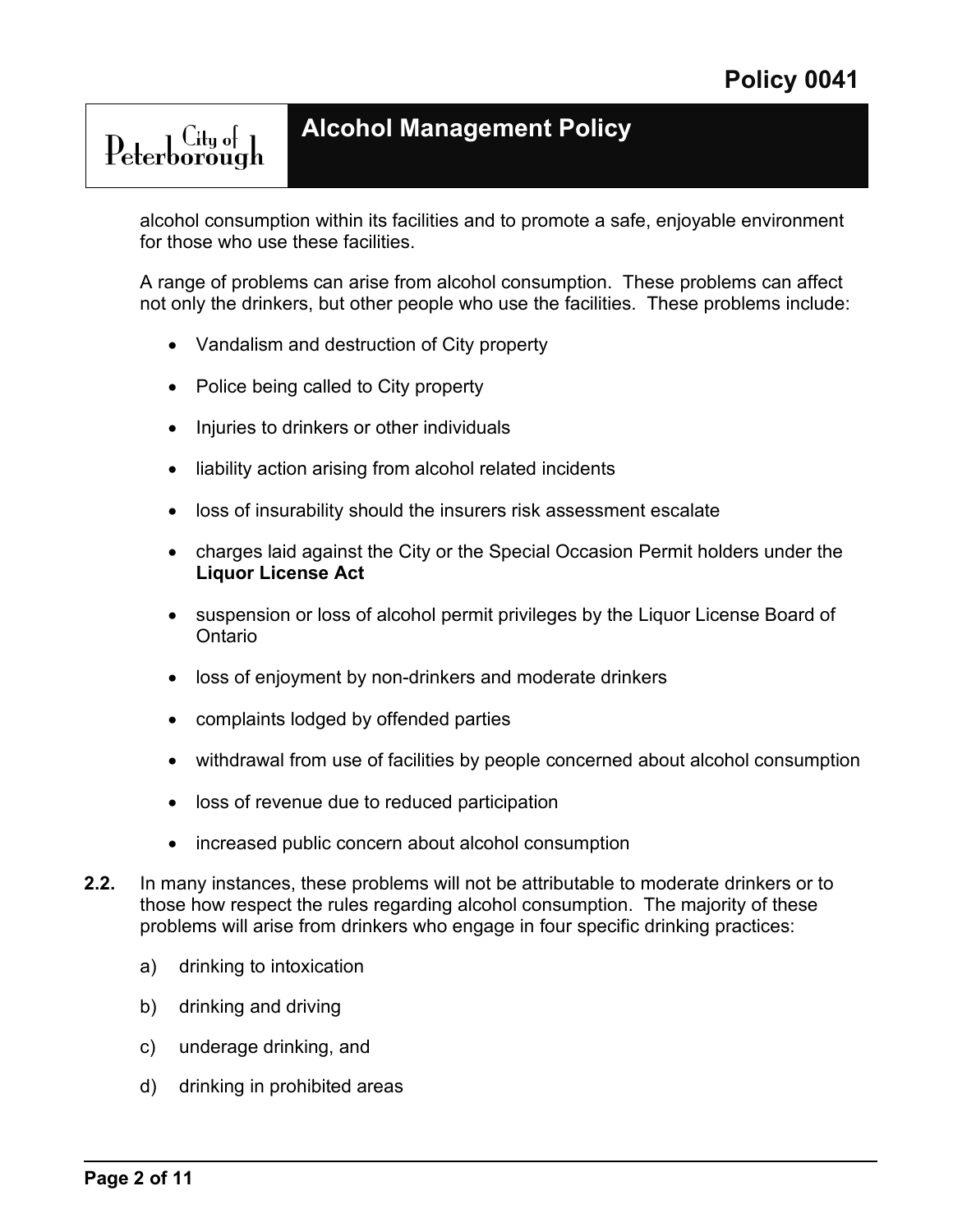## **Alcohol Management Policy**

To the extent that these four drinking practices can be reduced, the likelihood of alcohol related problems will correspondingly diminish. For those who do not engage in these targeted drinking practices, the policy will be minimally intrusive. The policy is not intended to stand in opposition to legal and moderate drinking.

### **3.0 Definitions/Acronyms**

**Alcohol Review Committee** – Committee that reviews events involving alcohol and is composed of representatives from Police services, the Arena Division, Recreation Division, Clerks Office and Risk Management, to determine security requirements.

**Caterer's Endorsement** – A liquor sales licence authorizing the applicant to sell and serve liquor for an event held on premises other than the premises to which the liquor sales licence applies.

**Door Monitor** – A paid/volunteer person (s) appointed by the event organizer, who is over the age of 19 and who has satisfactorily proven to the organizer that he/she will act in accordance with the Alcohol Management Policy. A Door Monitor checks identification and for signs of intoxication, keeps out intoxicated and troublesome individuals, monitors for those showing signs of intoxication when leaving the event and arranges safe transportation. The Door Monitor shall not consume alcohol during the event.

**Floor Monitor** – A paid/volunteer person(s) appointed by the event organizer, who is over the ago of 19 and who has satisfactorily proven to the organizer that he/she will act in accordance with the Alcohol Management Policy. A Floor Monitor talks with participants, monitors patron behaviour, monitors for intoxication and underage drinkers, responds to problems and complaints, assists Door Monitors when necessary, removes intoxicated persons and arranges safe transportation. The Floor Monitor shall not consume alcohol during the event.

**Licenced Security** – Security personnel monitoring entrances and patrolling licenced areas be licenced under the **Private Security and Investigative Services Act**, to ensure the safety and security of the establishment, its employees and patrons.

**Outdoor Event**- An outdoor event is one at which any alcohol is consumed in an outdoor space (including pavilions or temporary structures).

**Private Event**- Means an event attended only by invited guests. Private events cannot be advertised and there can be no intent to gain or profit from the sale of alcohol at the event.

**Public Event**- Means an event for which participation in the event is open to the public. Public events can be advertised and allow for fundraising or profit to be made from the sale of alcohol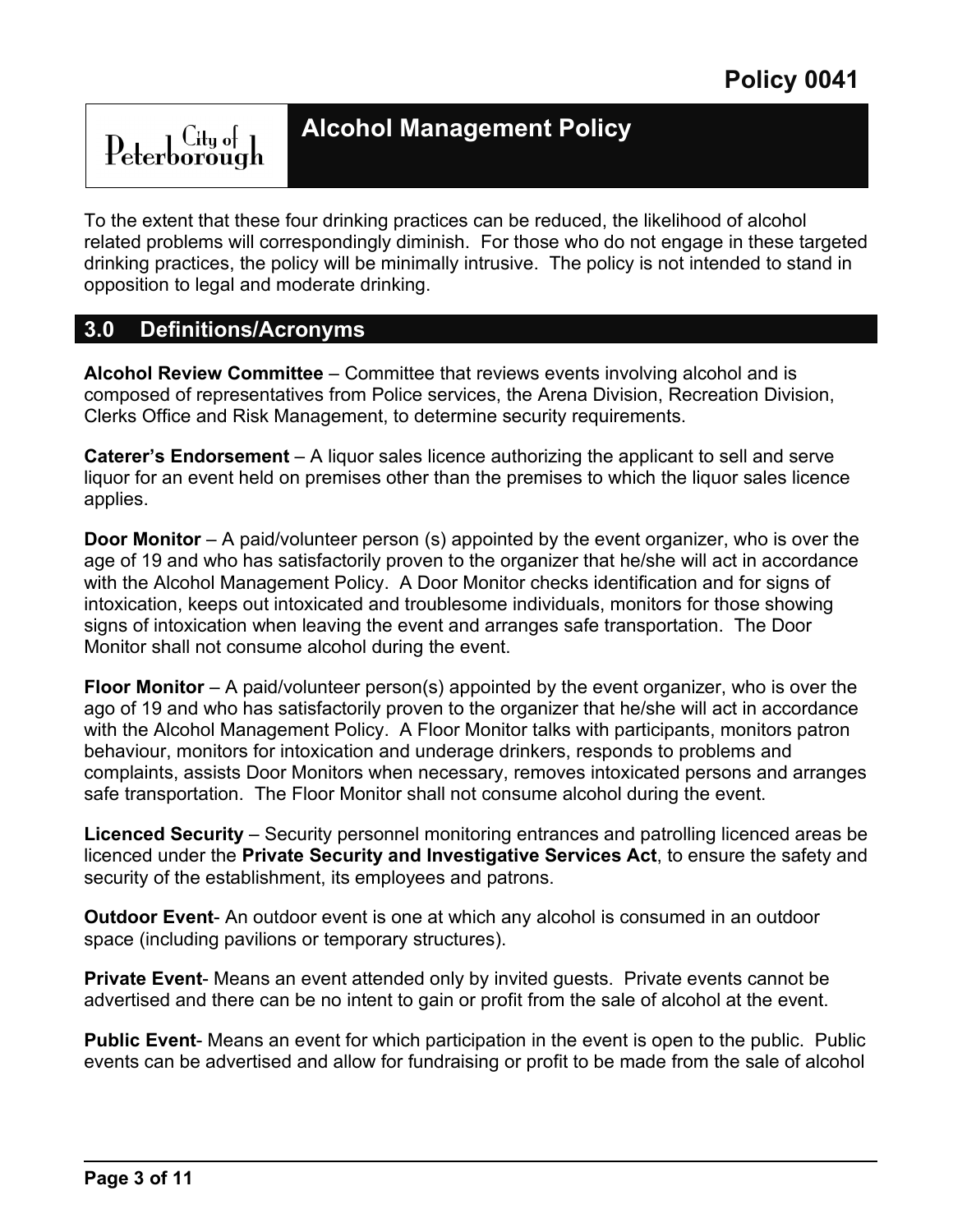## **Alcohol Management Policy**

**Sponsor**- In this policy, "sponsor" shall mean any person or group responsible for organizing an event involving alcohol in a City operated building or on City lands under the authority of provincial legislation, related regulations and the Alcohol and Gaming Commission of Ontario (AGCO).

### **4.0 Policy Statement(s)**

### **4.1. Accountability**

- a) Individual representative (s) of the Sponsor shall be identified and at least one of them must be present at the event at all times.
	- The responsibility for the safety and enjoyment of patrons at an event that involves alcohol rests with the Sponsor and therefore individual representative(s) of the Sponsor must be identified, and present at the event
	- Having an individual or group of individuals identified as the responsible party will place greater emphasis on their responsibilities in operating a safe function.
- b) Individual representative(s) of the Sponsor will read and acknowledge the responsibilities of the Sponsor and ensure that the event is carried out in strict compliance with the terms of the City's Municipal Alcohol Policy and the Special Occasion Permit (SOP)
	- Individual representative(s) of the Sponsor must clearly understand the risks associated with events involving alcohol

### **4.2. Insurance**

- a) The City of Peterborough will not provide liability coverage for events taking place in City-owned buildings or on public lands. The Sponsor is responsible for paying any insurance premium required to obtain insurance. Proof of satisfactory insurance containing a liability clause protecting the City of Peterborough must be provided.
	- In an effort to minimize the municipality's exposure with respect to liability, a Sponsor must have liability coverage
- b) The City requires liability insurance with a minimum of \$5 million. The deductible is the responsibility of the Sponsor.
	- The sum awarded those who have suffered injury at alcohol related events has increased dramatically in recent years so a higher level of coverage is warranted.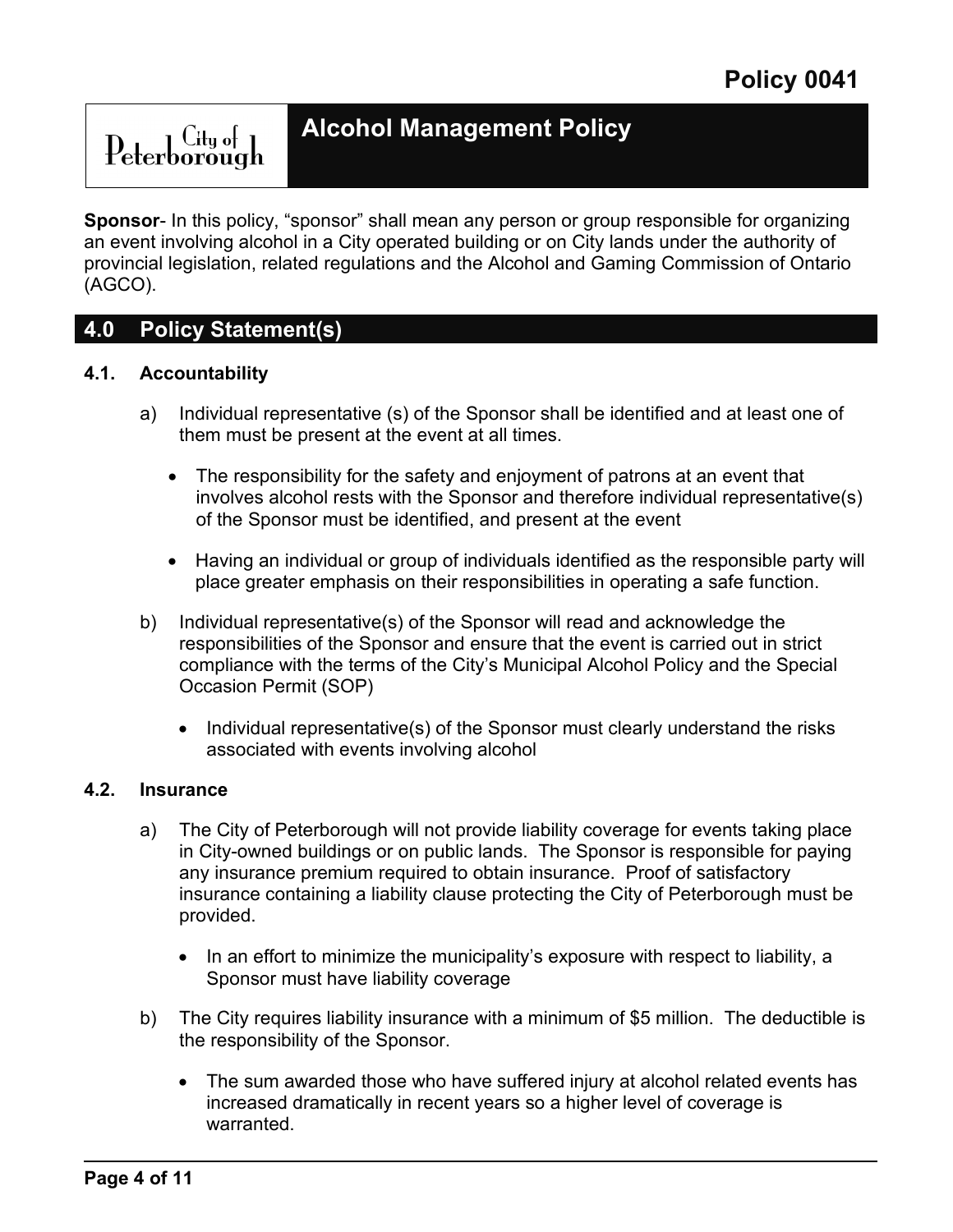## Peterborough

### **4.3. Special Occasion Permit Requirements**

a) The event application shall be submitted a minimum of 90 days prior to the event date and must include the SOP application information. Proof of the approved SOP must be provided prior to the event. The Sponsor shall provide to the City a list of bartenders and monitors trained in the Smart Serve Program, and a copy of their certificates, at least 90 days in advance of the event.

For road closures involving alcohol, the event application and SOP information is required 90 days prior to the event date.

Applications will be reviewed by the Alcohol Review Committee to determine adequate event provisions and security.

- The City should feel comfortable with the planning and preparation of any event operating a City building or on City land. Information contained on the permit will give City officials details about the type of event, its scope, the potential dangers, and the controls provided by the event organizers.
- b) The Special Occasion Permit must be posted and clearly visible during the operation of the event.
	- It is a regulation of the L.L.B.O. to have the Special Occasion Permit posted and clearly visible during the operation of any Special Occasion Permit function.

### **4.4. Event Controls**

- a) The responsible City Department should be identified and contact names and phone numbers should be available at the event.
	- In the event that security officials, the Police Department, or Emergency officials are called to an event, it is important that a responsible City official be contacted, in an expedient manner.
- b) The Sponsor must operate the bar in the area designated by the facility operator and in compliance with the Special Occasion Permit. The City Department which is responsible for a facility shall review any proposal for a temporary bar location on city lands (such as a beer garden).
	- The facility operator has designated an area of a City building that is the most appropriate for the bar, taking into account traffic flow, public safety, crowd control, etc.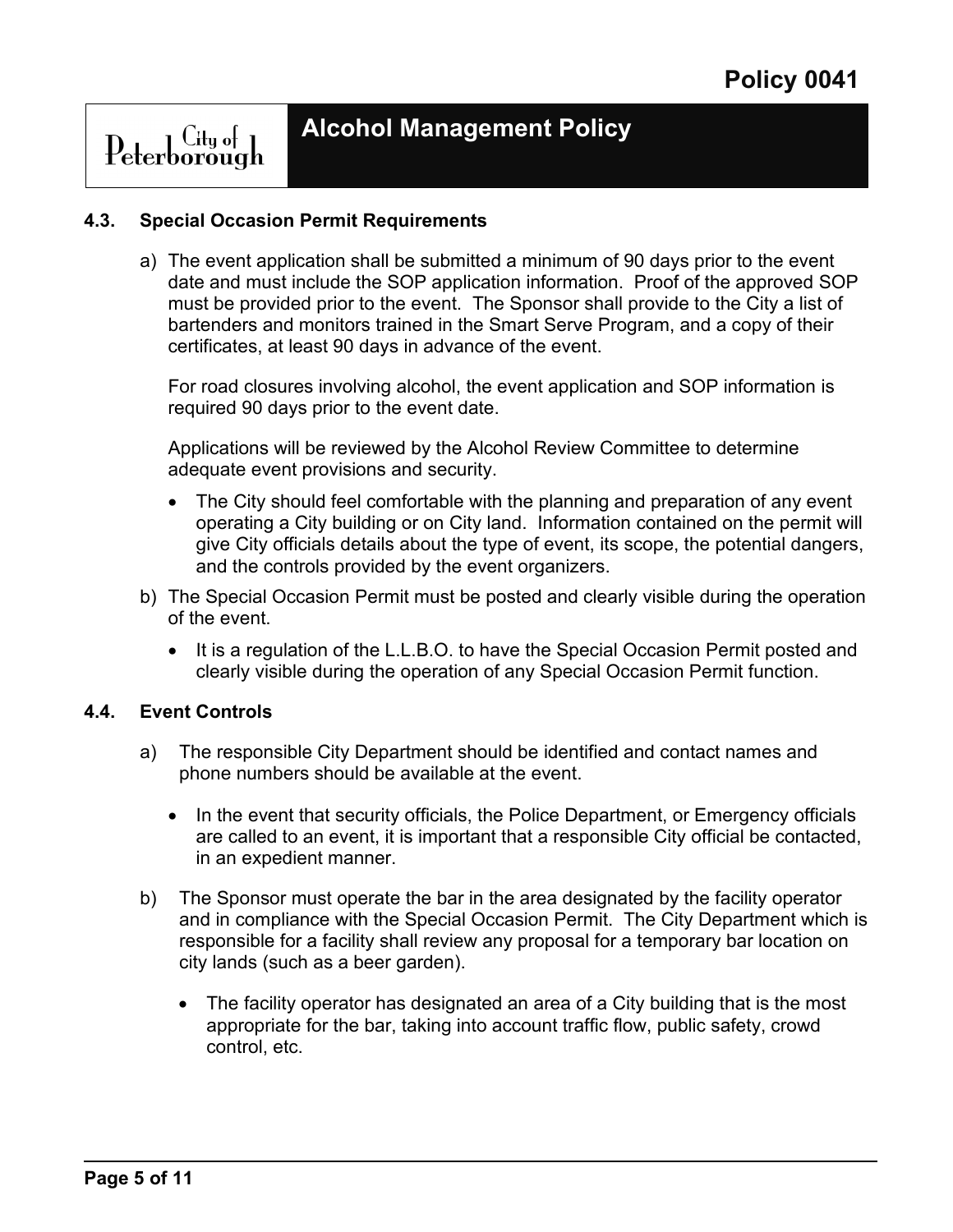## **Alcohol Management Policy**

- c) The Sponsor shall ensure that identification is inspected before any person suspected to be under 19 years of age is served alcohol. The only acceptable forms of identification shall be an age of majority card, a driver's licence with photo or a passport.
	- Controlling service at the bar will reduce the likelihood of underage drinking

### **4.5. Server Training**

- a) The Sponsor must provide at least one (1) bartender trained in Smart Serve for events up to 135 persons in attendance. For events attended by more than 135 persons, one additional Smart Serve bartender shall be provided for each 135 or fewer additional attendees. The Smart Serve bartender(s) must oversee all other servers during the operation of the bar.
	- The Addiction Research Foundation Server Intervention Training Program has been endorsed by the Ministry of Consumer and Commercial relations and sections of it are now used by the A.G.C.O. in considering new hotel licences.
	- The Server Intervention Program, with which the City of Peterborough has been involved for many years, is an acceptable means of training staff or volunteers involved in operating alcohol related events.
- b) The Sponsor must provide one (1) Door Monitor who shall control the entrance to the event. Any person acting as a Door Monitor or seller of tickets for alcohol shall be at least 19 years of age and shall not consume alcohol during the event.
	- It is important that the Sponsor provide sufficient control at the entrance to the event. Anyone appearing to be intoxicated should not be permitted into the facility.
- c) The individual representative(s) of the Sponsor, as specified in regulation 1, together with all servers, ticket seller(s), door and Floor Monitors, will not consume alcohol during the event, or be under the influence of alcohol consumed before the event.
	- The law clearly states the event Sponsor has a "duty to control"- that is to protect participants from harm to themselves or others. The consumption of alcohol impairs judgement and therefore those who are controlling the event should not be drinking alcohol.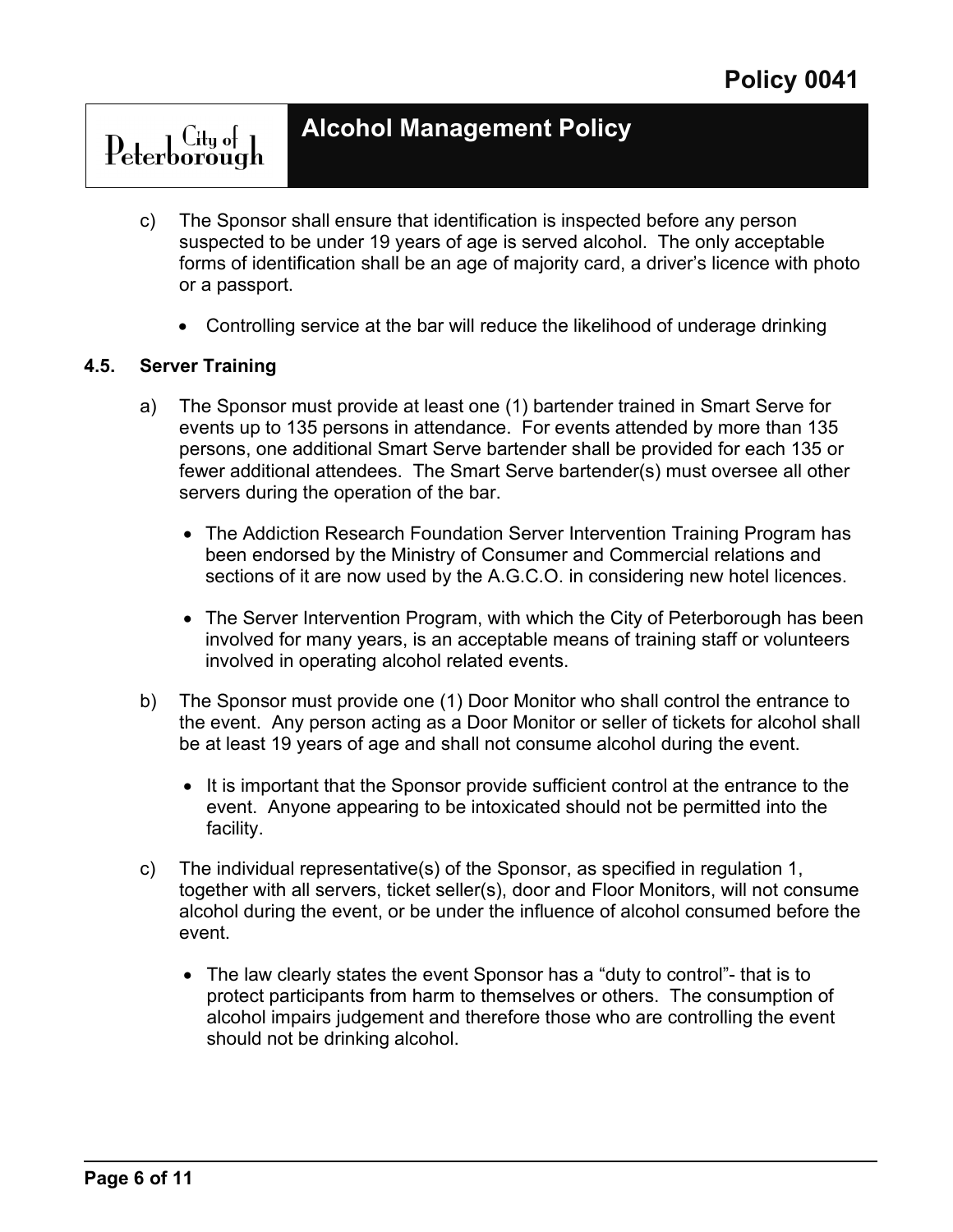## Peterborough

### **4.6. Security**

- a) The Sponsor must provide one clearly identifiable Floor Monitor for events attended by less than 135 people. Additional Floor Monitors must be provided for larger events, at a rate of one per 135 or fewer additional people. Floor Monitors must be at least 19 years of age.
	- Floor Monitors may be able to identify troublesome situations and correct the problems before they are out of control.
- b) Security may be composed of Licenced Security personnel or paid duty police officers as required based on the event type, size and risk and as determined by the Alcohol Review Committee. (See Table "A")
	- The responsibility for ensuring that an alcohol related event will be safe and enjoyable is that of the event Sponsor who must bear that cost.
	- The problems experienced at large events generally occur near the end of the function. Paid-duty officers will assist by minimizing the likelihood of rowdy behaviour and by ensuring the facility is cleared at the appropriate time.
- c) Where admission is charged to an event, patrons leaving the premises must pay admission to re-enter the premises.
	- Restricting unlimited access to an adjacent parking lot at events where paid admission is charged will deter those individuals who may wish to consume alcoholic beverages outside the licensed area.
- d) The Sponsor must provide one person who is at least 19 years of age to act as Door Monitor at each exit.
	- The ability to reduce the likelihood that individuals are consuming alcohol outside of the licenced area is enhanced if Door Monitors are provided at all exits.

### **4.7. Posting and Signs Respecting Intoxication**

a) The City will install a highly visible sign in the alcohol serving area of each Cityowned building or on City-owned lands, containing the following statement: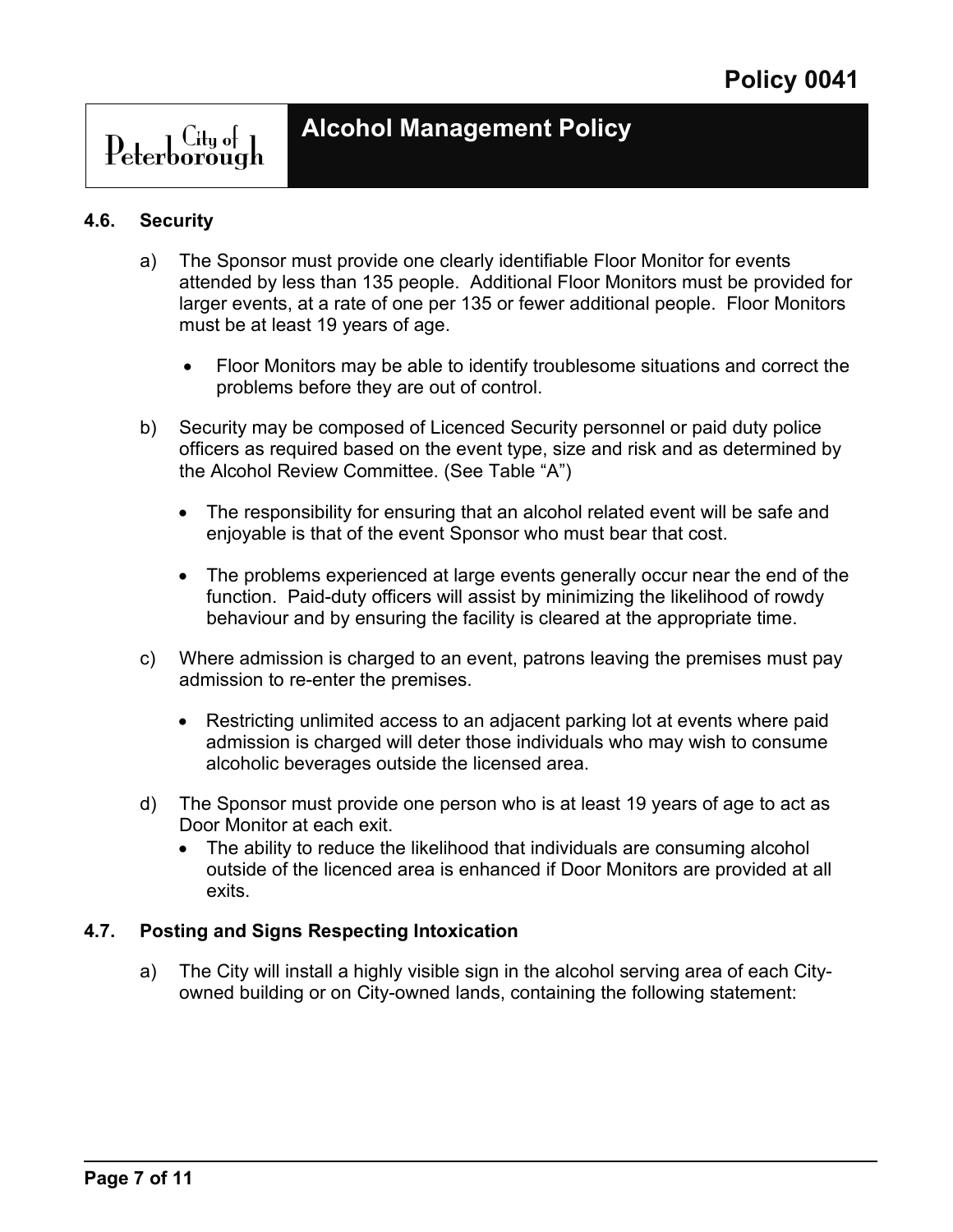### **Alcohol Management Policy**

### **"Serving to and Beyond the Point of Intoxication**

The operators of this facility and the Sponsors of this event must not serve alcoholic beverages to anyone who appears to be intoxicated. It is against the law in Ontario to serve to the point of intoxication. Bartenders reserve the right to refuse service. No minors will be served alcoholic beverages."

• While there are controls to reduce the likelihood that patrons do not drink to the point of intoxication, it is the responsibility of the Sponsor to ensure that individuals who appear intoxicated are not served alcoholic beverages. Signs will promote and enhance this responsibility.

### **4.8. Promotion of the Policy**

- a) A Sponsor of an event will be provided with a copy of the Municipal Alcohol Policy and a checklist of responsibilities.
	- Because organizers of alcohol related events are often not aware of their responsibilities, it is appropriate to inform anyone interested in hosting an alcohol related event that (s)he is assuming a great deal of responsibility.

### **4.9. Sale of Alcohol**

- a) The Sponsor must make low and non-alcoholic drinks available. Non-alcoholic drinks must be available at a lower price than alcoholic drinks.
	- Not all patrons of a Special Occasion Permit function wish to drink alcoholic beverages
	- Those having to choose between alcoholic drink and non-alcoholic drink at the same price, may choose the alcoholic drink.
	- Those who attend Special Occasion Permit functions are becoming increasingly aware of the importance of having a designated driver in their party, therefore make a special effort to ensure that they will leave the function safely. This will further promote this safe practice.
- b) The Sponsor must ensure that no beer served exceeds five and one half percent (5.5%) alcohol content. At least 25% of the total amount of beer and draft beer, available for sale at an event must be classified as "light" beer and so posted.
	- Beer that exceeds five and one half percent (5.5%) alcohol content results in individuals becoming intoxicated more quickly. It is therefore counter to the idea of controlled alcohol consumption.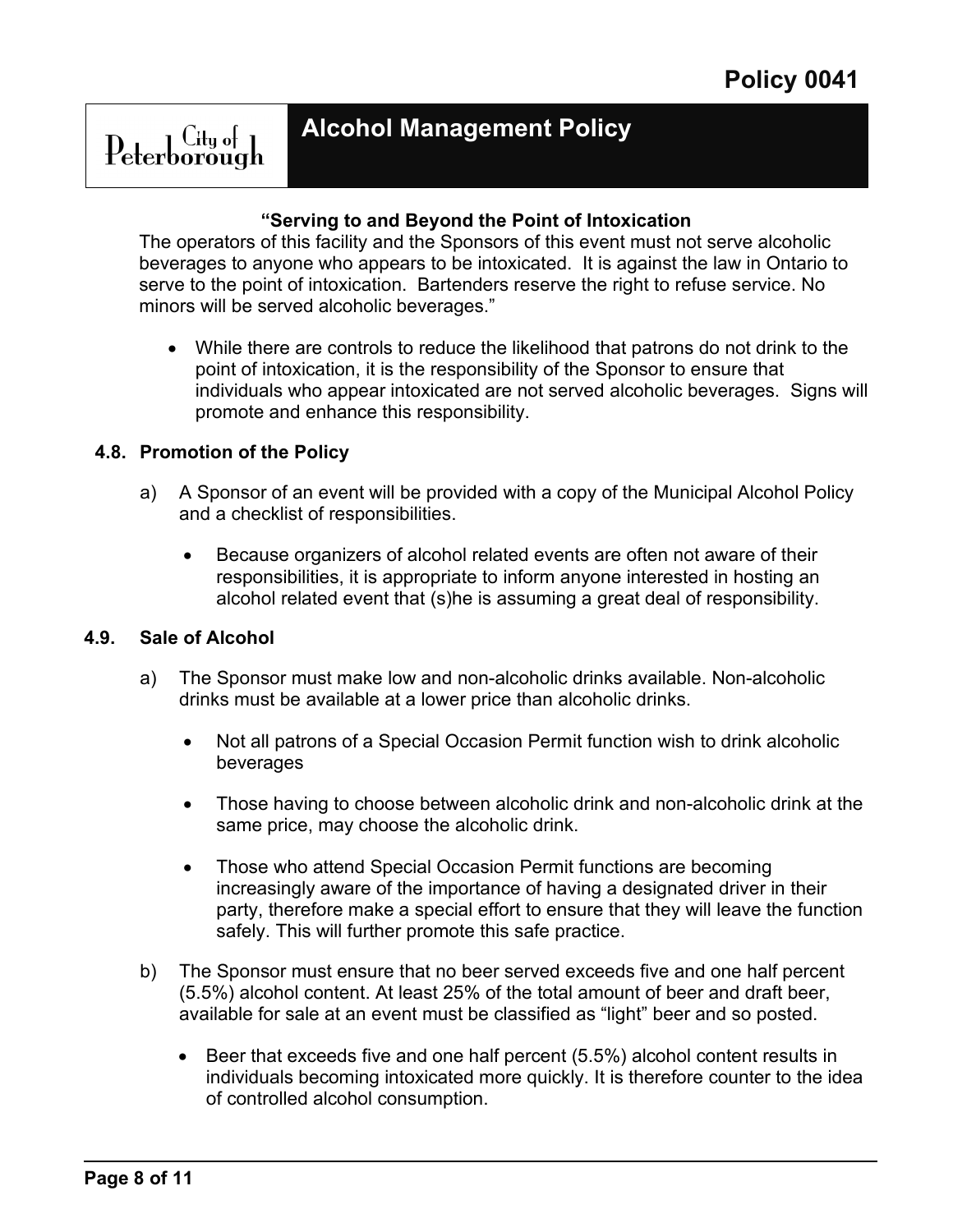- "Light" beer has a lesser alcohol content and will reduce the likelihood of a high level of intoxication or more rapid intoxication.
- "Light" beers are generally highly popular at Special Occasions Permit functions.
- c) No special sales or reductions will be permitted for volume ticket purchases.
	- Special sales, which promote increased purchasing, could result in the unsafe practice of accelerated drinking.
- d) A maximum of two drinks will be served to an individual at any one time.
	- Limiting the number of drinks served to an individual at any one time results in a more controlled form of consumption.
	- It is illegal to serve alcohol to the point of intoxication and serving an unlimited number of drinks to an individual could result in his/her intoxication
- e) Beer must be served in non-breakable cups.

Peterborough

- The practice of serving patrons beer in glass bottles is unsafe. The clean-up associated with serving beer in anything other than cups is no longer and more tedious.
- f) Food must be available at all times when alcohol is being served.
	- A Special Occasion Permit function is required to have food available for its patrons. Snacks (potato chips, pretzels, etc.) are not considered food
- g) Patrons wishing to turn in unused drink tickets may do so and be fully refunded at any time during the event.
	- By providing the option of having unused drink tickets fully refunded, organizers are minimizing the need for patrons to practice accelerated consumption of alcoholic beverages
- h) The Sponsor shall ensure that no announcement of "last call" is made and that the bar simply closes at the required time.
	- It is a practice of some to purchase as many drinks as possible immediately prior to the bar being closed. This practice results in accelerated drinking, which should be discouraged.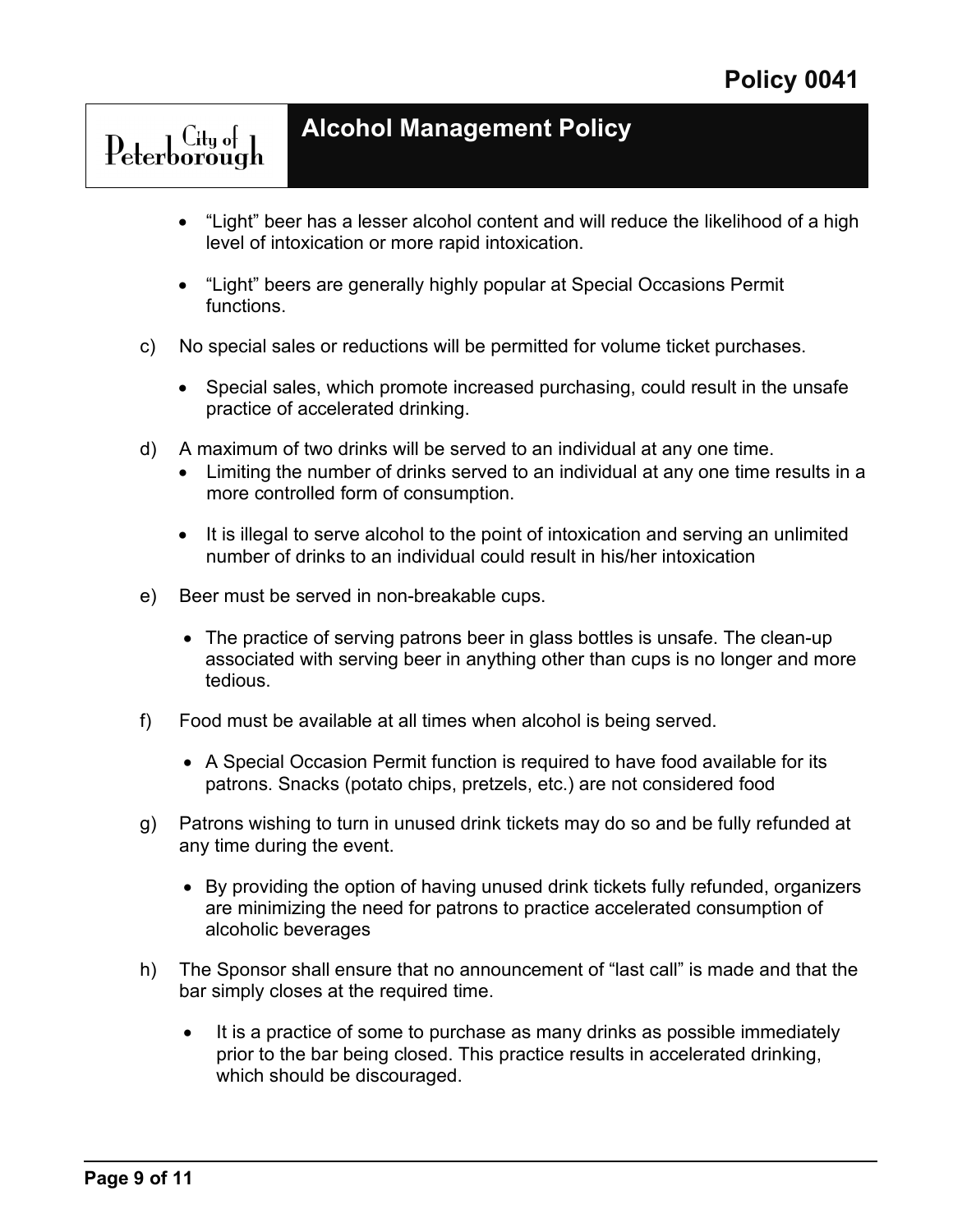• Ensuring that patrons do not have a significant quantity of alcohol to consume immediately prior to the event closing will result in patrons vacating the premises more quickly.

#### **4.10. Designated Licenced Facilities**

Peterborough

The City will consider requests to use City facilities/locations on a case-by-case basis and the use is at the discretion of the City.

#### **4.11. Failure to Comply with the Alcohol Management Policy**

Failure to comply with the terms of this policy will result in the following:

- 1) The Director of Community Services shall advise the Sponsor, in writing of the violation and shall indicate that, depending on the infraction, the damage deposit be forfeited. For events at the Peterborough Public Library and the Art Gallery of Peterborough, respectively, shall advise the Sponsor, as indicated above, with a copy to the Director of Community Services.
- 2) Prior to any future rental, the Sponsor shall meet personally with a City representative to discuss how the Sponsor will ensure that the policy shall be complied with at such event.

### **5.0 Appendix, Related Documents & Links**

Note: All references refer to the current version, as may be amended from time to time.

### **5.1. Pertinent Resources:**

- Policy Attachment Table A Event Risk
- [Liquor Licence Act](https://www.ontario.ca/laws/statute/90l19)
- **Private Security and Investigative Services Act**

### **5.2. Related Policies:**

• N/A

### **5.3. Related Procedures:**

• N/A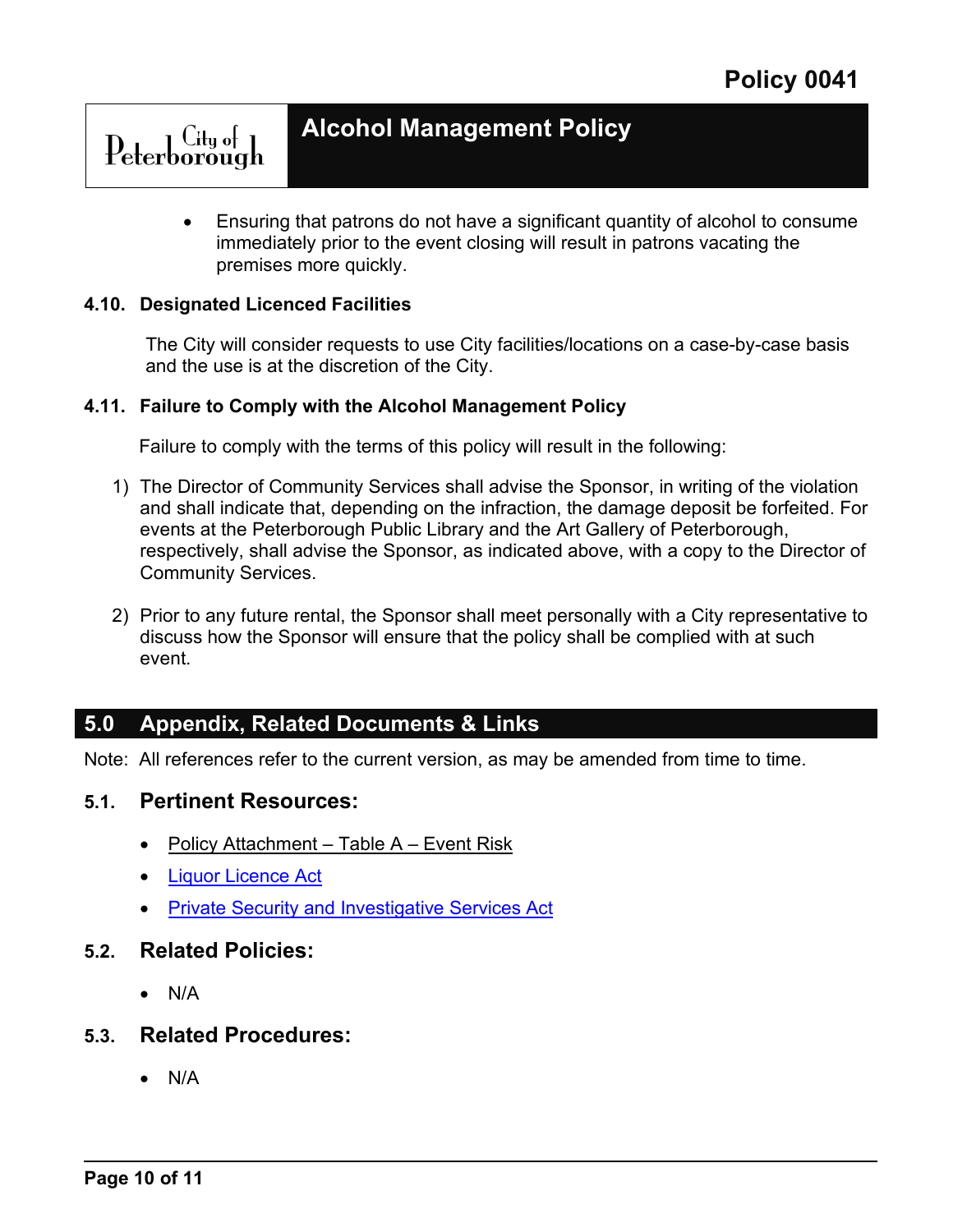# ${\color{red} \mathop{\text{\rm Peterborough}}\nolimits}$

### **5.4. Related Forms:**

• N/A

### **5.5. Miscellaneous:**

• N/A

## **6.0 Amendments/Reviews**

| <b>Date</b><br>(yyyy-mm-dd) | <b>Section #</b><br>Amended | <b>Comments</b>                                                                                                                                                                                                                                                                                          |  |
|-----------------------------|-----------------------------|----------------------------------------------------------------------------------------------------------------------------------------------------------------------------------------------------------------------------------------------------------------------------------------------------------|--|
| 1993                        |                             | Policy adopted by City Council                                                                                                                                                                                                                                                                           |  |
| 1994                        |                             | <b>Policy Revised</b>                                                                                                                                                                                                                                                                                    |  |
| 2006                        |                             | <b>Policy Revised</b>                                                                                                                                                                                                                                                                                    |  |
| 2017-06-26                  |                             | Revision # 1 - Policy Revised – approved by City Council                                                                                                                                                                                                                                                 |  |
| 2022-04-22                  |                             | Revision #2 – Policy moved to updated Policy Template; there<br>have been no changes to the Policy content; Policy document<br>format has been updated to become compliant with the<br>Accessibility for Ontarians with Disabilities Act (AODA)<br>Regulation 191/11 Integrated Accessibility Standards. |  |

| 2023-01-01<br>Next Review Date: |  |
|---------------------------------|--|
|---------------------------------|--|